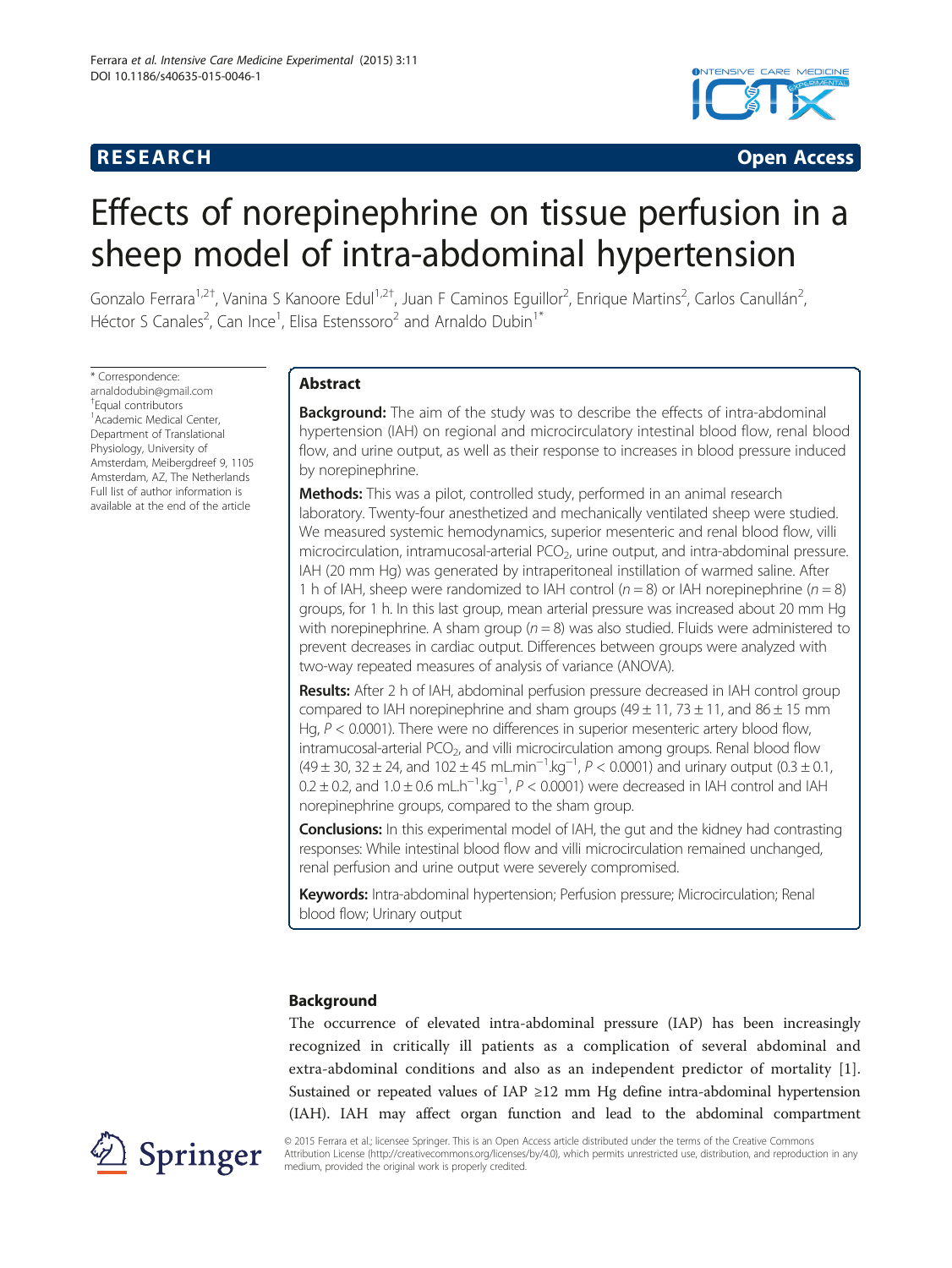syndrome, which is characterized by a sustained IAP >20 mm Hg plus the development of new organ dysfunctions/failures [\[2\]](#page-11-0).

The involvement of intra-abdominal organs during IAH is heterogeneous. Clinical and experimental studies showed that the kidney is particularly susceptible, even to small increases in IAP [\[3](#page-11-0)], evidenced by decreased glomerular filtration and oliguria. In contrast, the gut compromise in patients with IAH seems to be variable: reports go from overt ischemia with bowel infarction [[4](#page-11-0)], to subtle hypoperfusion generating mucosal barrier dysfunction [\[5](#page-11-0)] or intramucosal acidosis [[6\]](#page-11-0). Experimental research also showed dissimilar gut alterations. Some studies found severe reductions in gut perfusion induced by an IAP of 15 mm Hg maintained for 2 h [\[7](#page-11-0)], while others showed preservation of intestinal blood flow after 3 h of 20 mm Hg [[8](#page-11-0)]. These contradictory findings might be related to different models of IAH but also to the particular behavior of cardiac output in each animal model. Therefore, the decrease in regional and tissue intestinal blood flow might not be completely dissociated from the alterations in systemic hemodynamics.

The abdominal perfusion pressure (APP) is the difference between mean arterial pressure (MAP) and IAP. The APP is a surrogate of the driving pressure for the perfusion of intra-abdominal organs; and its decrease might thus be the major pathophysiologic mechanism underlying regional hypoperfusion and organ failures. The APP was suggested as a more accurate predictor of visceral perfusion and a better goal of resuscitation than isolated values of IAP or MAP [[9\]](#page-11-0); yet, there is no clinical evidence supporting an APP above 60 mm Hg as a therapeutic goal. Accordingly, the World Society for Abdominal Compartment Syndrome makes no recommendation regarding the use of APP in the resuscitation of critically ill patients with IAH [\[10](#page-11-0)].

Few experimental studies have evaluated the benefits of increasing MAP on tissue perfusion. Hence, our goal was to describe the effects of IAH on regional and microvascular intestinal perfusion, and on renal blood flow and urinary output, in an adequately resuscitated sheep model. Another aim was to assess the effect of an increase in APP, mediated by norepinephrine.

Our hypothesis was that the IAH produces a heterogeneous compromise in the circulation of intra-abdominal organs and that norepinephrine restores such disorders.

## Methods

This study was approved by the local Animal Research Committee [0800-009634/11-000]. Care of animals was in accordance with National Institutes of Health (United States).

# Surgical preparation

Twenty-four sheep (mean weight, 21 kg (SD, 4 kg)) were anesthetized with 30 mg.kg<sup>-1</sup> of sodium pentobarbital, intubated, and mechanically ventilated with a Servo Ventilator 900C (Siemens-Elema AB, Solna, Sweden) with a tidal volume of 15 mL.kg<sup>-1</sup>, an FiO<sub>2</sub> of 0.21, and a positive end-expiratory pressure of 6 cm  $H_2O$ . The initial respiratory rate was set to keep the arterial  $PCO<sub>2</sub>$  between 35 and 40 mm Hg. This respiratory setting was maintained during the rest of the experiment. Neuromuscular blockade was performed with pancuronium bromide (0.06 mg.kg<sup>-1</sup>). Additional pentobarbital boluses (1 mg.kg−<sup>1</sup> ) were administered hourly and when clinical signs of inadequate depth of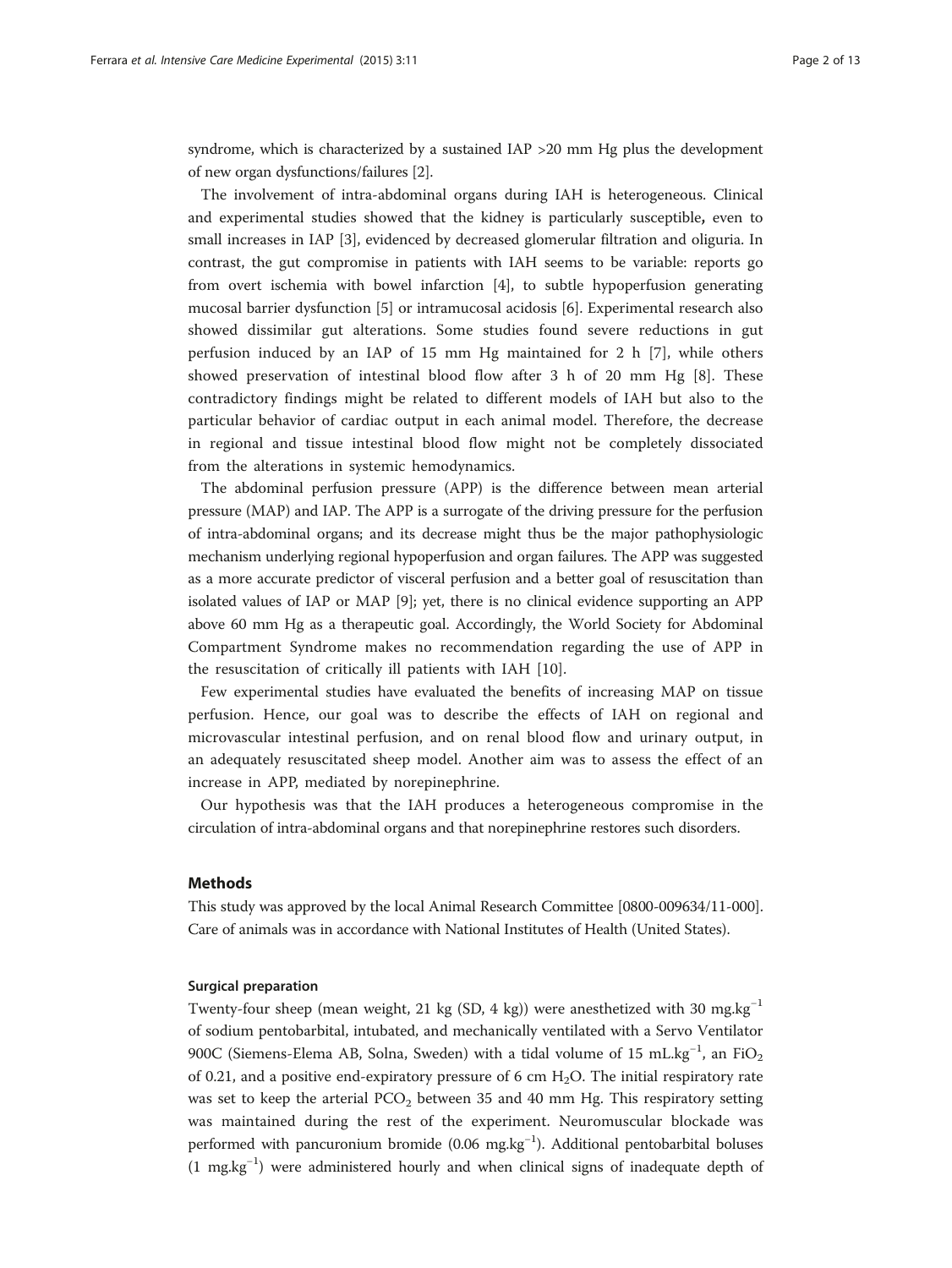anesthesia were evident. Analgesia was provided by fentanyl as a bolus of 2  $\mu$ g.kg<sup>-1</sup>, followed by 1  $\mu$ g.h<sup>-1</sup>.kg<sup>-1</sup>. These drugs were intravenously administered.

A 7.5 French Swan-Ganz Standard Thermodilution Pulmonary Artery Catheter (Edwards Life Sciences, Irvine, CA, USA) was inserted through an introducer in the right external jugular vein; its side port was used to administer fluids and drugs. A catheter was placed in the descending aorta via the left femoral artery to measure blood pressure and obtain blood samples.

A midline laparotomy was performed, followed by a gastrostomy to drain gastric contents, and a splenectomy to avoid spleen contraction.

Perivascular ultrasonic flow probes were placed around the superior mesenteric artery and the left renal artery, to measure intestinal and renal arterial blood flows.

A catheter was situated in the superior mesenteric vein through a small vein proximal to the gut to draw blood samples. A tonometer was inserted through a small ileotomy to measure intramucosal  $PCO<sub>2</sub>$ .

IAP was measured through a saline-filled catheter positioned in the abdomen, and a tube was left in the left flank for intraperitoneal infusion of saline solution. An ileostomy was constructed on the right flank to allow the mucosa examination. Urinary output was monitored through a catheter inserted into the bladder. Finally, after complete hemostasis, the abdominal wall incision was hermetically closed.

#### Measurements and derived calculations

Arterial, systemic, pulmonary, and central venous pressures and IAP were measured at end-expiration with zero set at the midaxillary line (Statham P23 AA, Statham, Hato Rey, Puerto Rico). Cardiac output was measured by thermodilution with 5 mL of 0°C saline solution (HP OmniCare Model 24 A 10, Hewlett Packard, Andover, Mass, USA). The mean value from three measurements taken randomly during the respiratory cycle was subsequently expressed per kilogram of body weight. Superior mesenteric and left renal blood flows were measured by an ultrasonic flowmeter (One Channel Perivascular Flowmeter, Transonics Systems Inc., Ithaca, NY, USA) and normalized to the organ weights.

Urinary output was monitored hourly and indexed to body weight. APP was calculated as MAP - IAP and renal filtration gradient (RFG) as MAP - 2 X IAP [\[11\]](#page-11-0).

Arterial, mixed venous, and mesenteric venous  $PO_2$ ,  $PCO_2$ , and pH were measured with an ABL5 blood gas analyzer (Radiometer, Copenhagen, Denmark), and hemoglobin and oxygen saturation with an OSM3 cooximeter calibrated for sheep blood (Radiometer). Systemic and intestinal oxygen transports and consumptions  $(DO_2$  and  $VO_2)$  were calculated by standard equations and are expressed as indices of body and intestinal weight.

Intramucosal  $PCO<sub>2</sub>$  was measured with a tonometer (Tonometrics Catheter, Datex-Ohmeda, Helsinki, Finland) through the use of an automated air tonometry system (Tonocap, Datex-Ohmeda, Helsinki, Finland). Its value was used to calculate intramucosal-arterial PCO<sub>2</sub> ( $\triangle PCO<sub>2</sub>$ ).

Arterial lactate, [Na<sup>+</sup>], [K<sup>+</sup>], and [Cl<sup>−</sup>] were measured with a point-of-care analyzer (Stat Profile Critical Care Xpress, Nova Biomedical, Waltham, MA, USA). Anion gap was calculated as  $([Na^+] + [K^+]) - ([Cl^-] + [HCO_3^-])$ .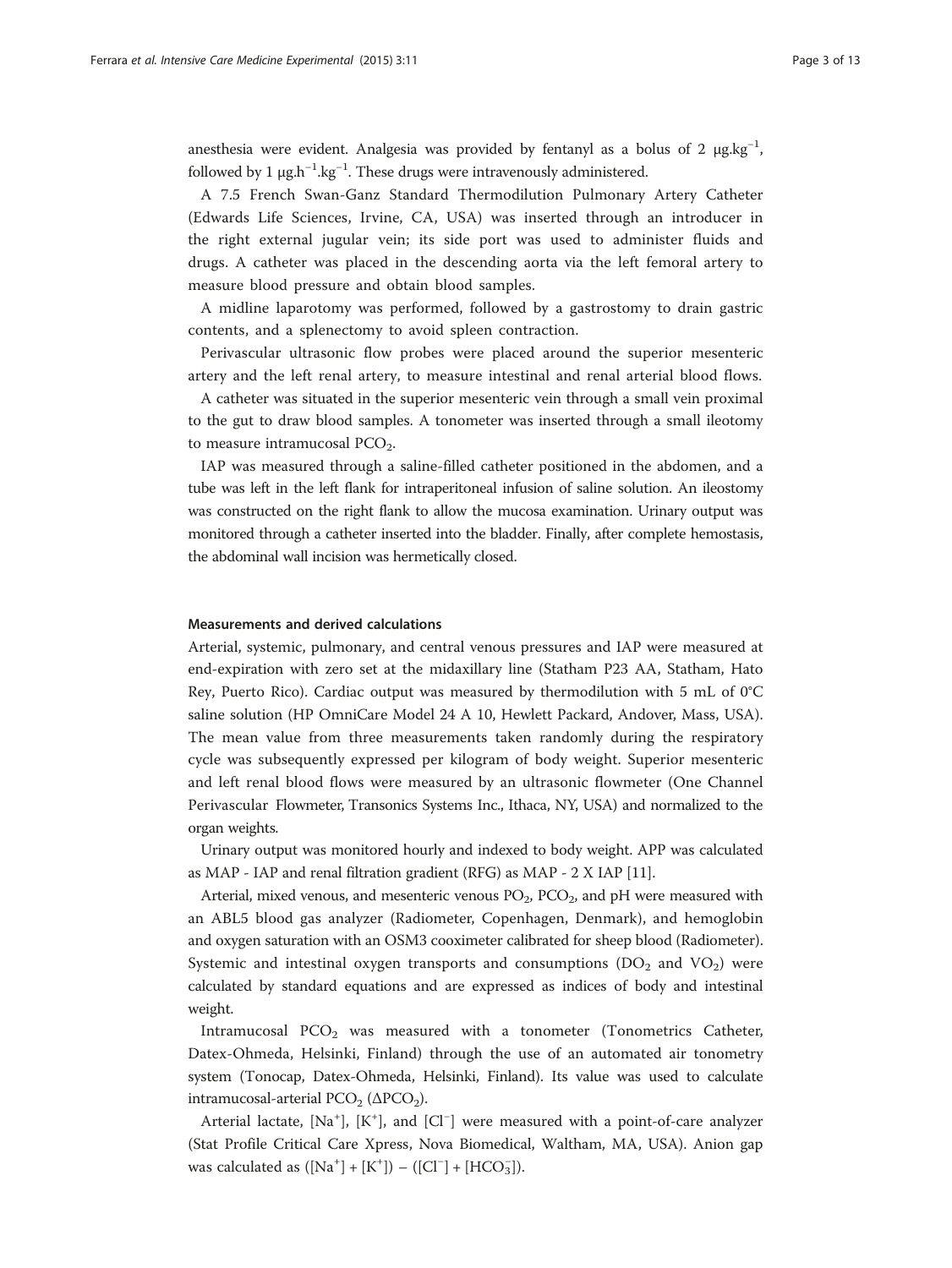#### Microcirculatory measurements and analysis

We evaluated the microcirculatory network in the sublingual and intestinal ileal mucosae with a MicroScan sidestream dark field (SDF) imaging device (MicroVision Medical, Amsterdam, Netherlands) [\[12\]](#page-11-0). For the assessment of villi, the device was gently introduced into the abdomen through the ileostomy. Careful precautions and specific steps were taken both to obtain images of adequate quality and to ensure good reproducibility. Experienced researchers performed the video acquisitions and image analyses. Steady images of at least 20 s were obtained to avoid pressure artifacts, by means of a portable computer and an ADVC110 analog-to-digital video converser (Canopus Co, San Jose, CA, USA). Clips were stored as AVI files on the hard disk to allow computerized frame-by-frame image analysis. SDF images were acquired from three different regions in the site of interest, after verifying that focus and contrast adjustment were adequate; poor-quality images were discarded. The whole sequence was used to characterize the microvascular blood flow semi-quantitatively, especially regarding the presence of stopped or intermittent flow.

The video clips were analyzed blindly and randomly. First, we used a modification of a semi-quantitative score, which distinguishes no flow (0), intermittent flow (1), sluggish flow (2), and continuous flow (3). A value was assigned to each individual vessel. The overall score, called the microvascular flow index (MFI), is the mean of the individual vessel values. For each animal, values obtained from three fields were averaged [\[13\]](#page-11-0). Second, we used Automated Vascular Analysis (AVA) 3.0, an image analysis software package (Academic Medical Center, University of Amsterdam, Amsterdam, Netherlands) developed for SDF video images, to determine vascular density [\[14](#page-11-0)]. Finally, we estimated the percentage of perfused vessels and the total and perfused vascular densities. The former was calculated from the number of vessels with flows of 2 and 3 after division by the total number of vessels and multiplication by 100. The latter was calculated from the total density, after multiplication by the fraction of perfused vessels. We also determined the heterogeneity of perfusion as the heterogeneity flow index, as the difference between the highest and lowest MFI, divided by the mean MFI [[15](#page-11-0)].

In the sheep, most of sublingual vascular density (97% (SD, 1%) of total vessel length, and all villi vessels, consist of small vessels (diameter below 20  $\mu$ m)) [\[16\]](#page-11-0), so the analysis was focused on these type of vessels.

#### Experimental procedure

Basal measurements were taken after a stabilization period of no less than 30 min. Then, warmed saline solution  $(363 \pm 47 \text{ mL} \cdot \text{kg}^{-1})$  of body weight) was infused to reach an IAP of 20 mm Hg. IAP was continuously monitored and maintained constant. After 1 h of IAH, sheep were randomized to IAH control  $(n = 8)$  or IAH norepinephrine  $(n = 8)$ groups. In both groups, IAP was maintained for 1 additional hour at 20 mm Hg; but in the second one, MAP was increased about 20 mm Hg by means of norepinephrine to reach APP >60 mm Hg. We also included a sham group  $(n = 8)$  in which all surgical procedures were performed without infusing intraperitoneal saline solution. An infusion of hydroxyethyl starch 6% 130/0.4 in 0.9% NaCl (Voluven, Fresenius Kabi, Bad Homburg, Germany) was administered throughout the study to maintain the cardiac output constant and to avoid MAPs <60 mm Hg. Measurements were repeated at 60 and 120 min.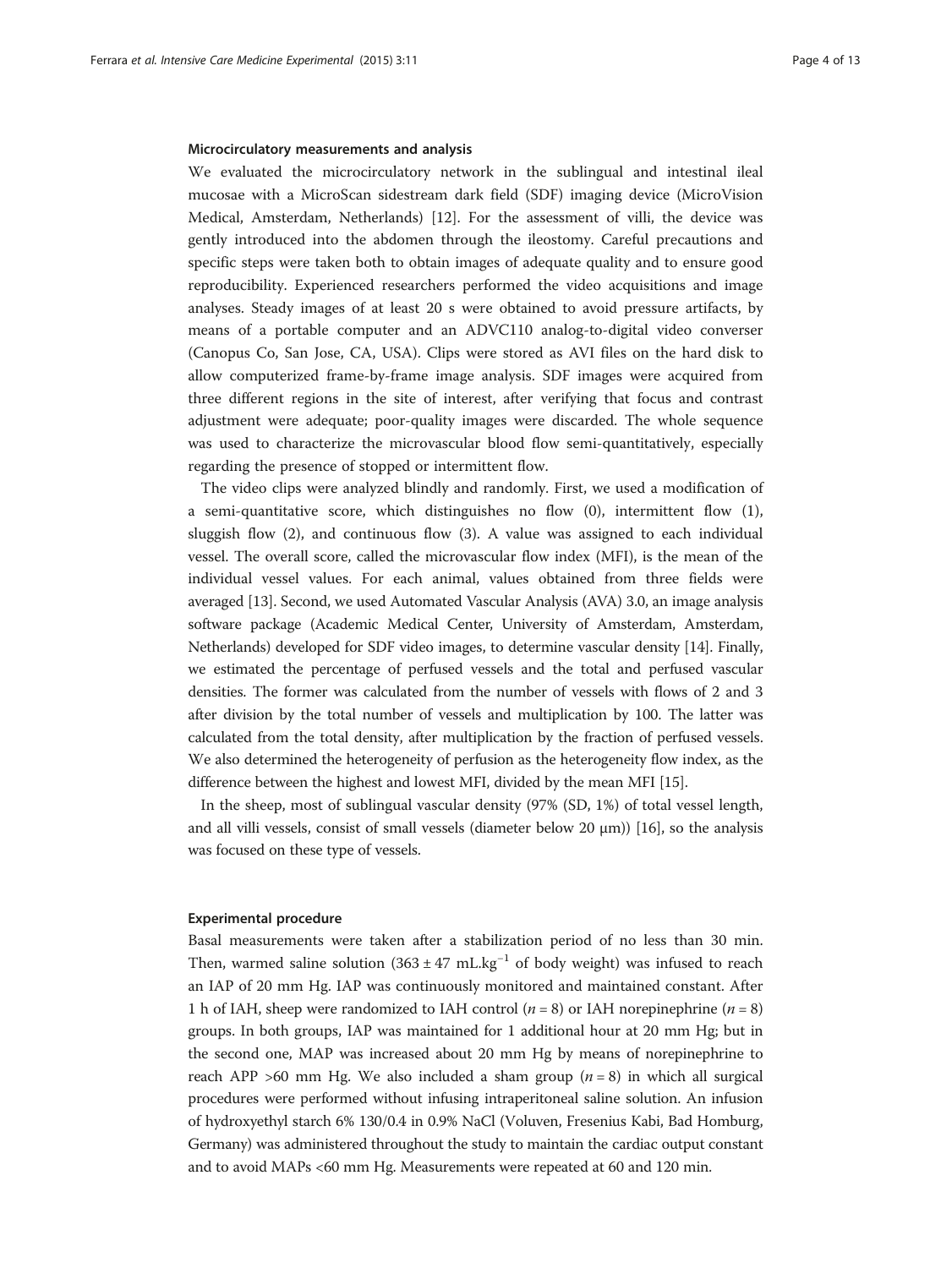At the end of the experiment, animals were euthanized with an additional dose of pentobarbital and a potassium chloride bolus. A catheter was inserted in the superior mesenteric artery for the instillation of India ink. The dyed intestinal segments were dissected, washed, and weighed to calculate the gut indices. The left kidney was also weighed.

#### Statistical analysis

Data were assessed for normality using the Shapiro-Wilk test and expressed as mean ± SD. Two-way repeated measures analysis of variance (ANOVA) was used for comparison between the three groups. Pairwise comparisons between groups were performed with unpaired  $t$ -test with Bonferroni correction after a significant time  $X$  group interaction. The relationship between regional blood flow and abdominal perfusion pressure was evaluated with linear regression analysis. A  $P$  value <0.05 was considered to be significant.

# Results

### Systemic effects

There were no differences in MAP at baseline and at 60 min among groups; but at 120 min, MAP was lower in the IAH control group compared to the others. APP decreased similarly in IAH control and IAH norepinephrine groups at 60 min. At 120 min, APP in IAH norepinephrine group increased to higher values than in IAH control group, but not different from the sham group. In IAH control and IAH norepinephrine groups, pulmonary and central venous pressures were higher than in the sham group. Cardiac index was similar throughout the experiment in the three groups (Table [1](#page-5-0) and Figure [1](#page-6-0)). The dose of norepinephrine required to reach the target MAP was  $0.23 \pm 0.10 \ \mu \text{g} \cdot \text{min}^{-1} \cdot \text{kg}^{-1}$ .

In IAH control and IAH norepinephrine groups, there were comparable reductions of arterial pH and base excess, partially explained by the increase in the anion gap and in lactate concentration (Table [1\)](#page-5-0). These groups required a larger volume of fluid administration to maintain cardiac output compared to the sham group  $(1,001 \pm 246,$ 938  $\pm$  170, and 376  $\pm$  105 mL, respectively,  $P < 0.0001$ ).

#### Effects on sublingual microcirculation

None of the sublingual microcirculatory variables changed over time (Additional file [1](#page-10-0)).

#### Intestinal effects

Superior mesenteric artery blood flow (Figure [1](#page-6-0) and Table [2](#page-7-0)),  $\triangle PCO_2$  (Table 2), and each villi microvascular variable remained unchanged in the three groups (Additional file [2](#page-10-0)). We found no relationship between superior mesenteric artery blood flow and APP (Figure [2\)](#page-8-0).

# Renal effects

At 60 and 120 min of IAH, renal blood flow and urinary output were lower in IAH control and IAH norepinephrine groups, compared to the sham group (Figure [1](#page-6-0) and Table [2](#page-7-0)). At 60 min, RFG decreased in IAH control and IAH norepinephrine groups, compared to the sham group. At 120 min, RFG increased in IAH norepinephrine group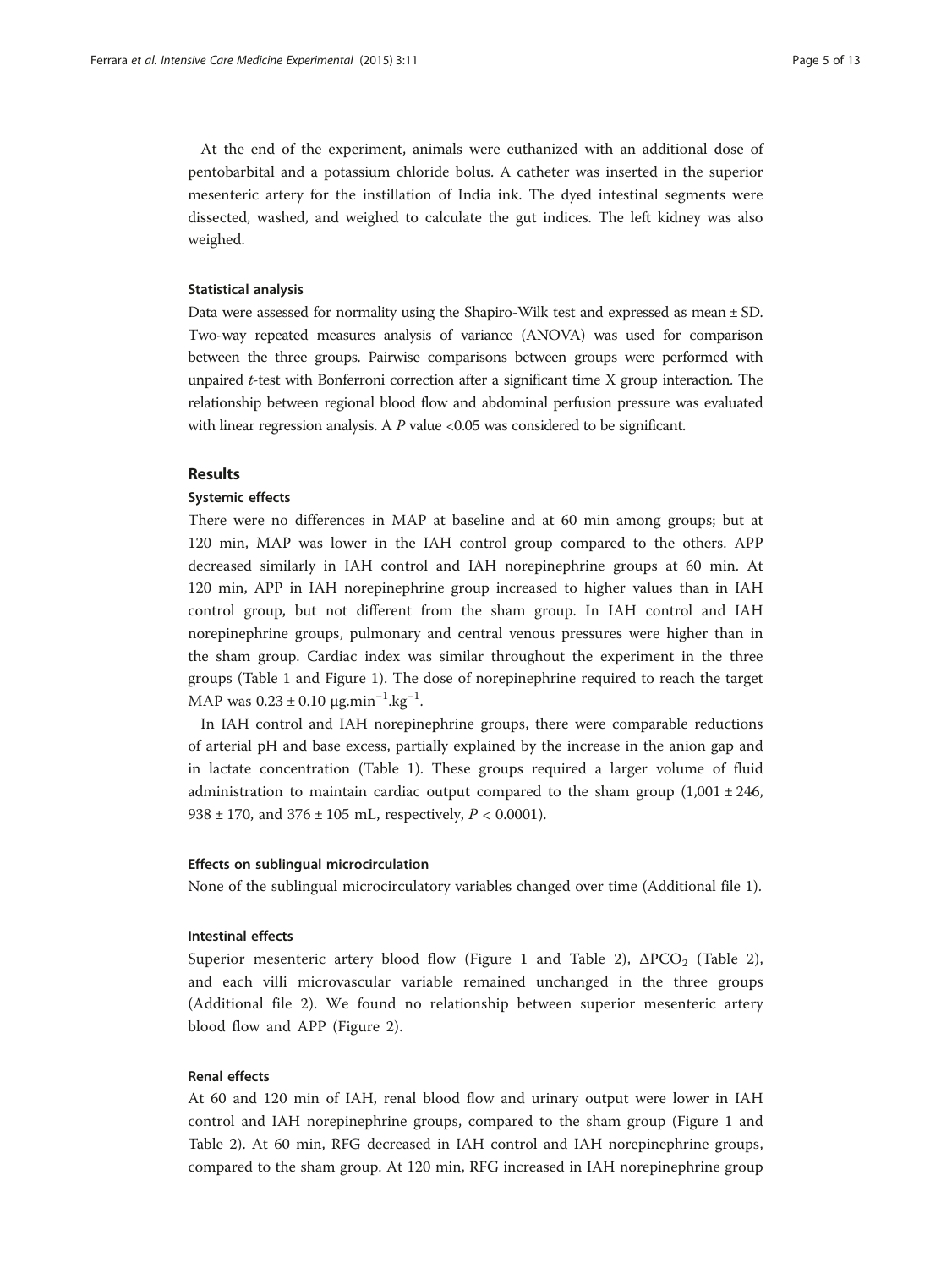|                                                                       |                                    |                 | <b>Abdominal hypertension</b> |                   |
|-----------------------------------------------------------------------|------------------------------------|-----------------|-------------------------------|-------------------|
|                                                                       |                                    | <b>Basal</b>    | 60'                           | 120'              |
| Mean arterial blood pressure (mm Hg)                                  | IAH control                        | $83 \pm 12$     | $75 \pm 10$                   | $69 \pm 11*$      |
|                                                                       | IAH norepinephrine                 | $81 \pm 7$      | $73 \pm 9$                    | $93 \pm 11$       |
|                                                                       | Sham                               | $76 \pm 13$     | $87 \pm 14$                   | $87 \pm 15$       |
| Heart rate (beats.min <sup>-1</sup> )                                 | IAH control                        | $177 \pm 28$    | $183 \pm 51$                  | $186 \pm 42$      |
|                                                                       | IAH norepinephrine                 | $173 \pm 26$    | $185 \pm 45$                  | $209 \pm 43$      |
|                                                                       | Sham                               | $173 \pm 46$    | $174 \pm 38$                  | $184 \pm 30$      |
| Cardiac index (mL.min <sup>-1</sup> .kg <sup>-1</sup> )               | IAH control                        | $122 \pm 26$    | $121 \pm 41$                  | $134 \pm 55$      |
|                                                                       | IAH norepinephrine                 | $96 \pm 17$     | $118 \pm 42$                  | $113 \pm 37$      |
|                                                                       | Sham                               | $113 \pm 18$    | $120 \pm 28$                  | $127 \pm 24$      |
| Mean pulmonary pressure (mm Hg)                                       | IAH control                        | $16 \pm 4$      | $27 \pm 6$                    | $27 \pm 4$        |
|                                                                       | IAH norepinephrine                 | $18 + 7$        | $34 \pm 11$                   | $35 \pm 11$       |
|                                                                       | Sham                               | $16 \pm 3$      | $18 \pm 6*$                   | $18 \pm 7*$       |
| Pulmonary artery occlusion pressure (mm Hg)                           | IAH control                        | $3 \pm 2$       | $8 \pm 4$                     | $8 \pm 3$         |
|                                                                       | IAH norepinephrine                 | $4 \pm 2$       | $11 \pm 5$                    | $14 \pm 6*$       |
|                                                                       | Sham                               | $4 \pm 2$       | $3 \pm 2*$                    | $3 \pm 2^*$       |
| Central venous pressure (mm Hg)                                       | IAH control                        | $2 \pm 2$       | $7 \pm 3$                     | $6 \pm 3$         |
|                                                                       | IAH norepinephrine                 | $2 \pm 2$       | $9 \pm 5$                     | $11 \pm 6*$       |
|                                                                       | Sham                               | $2 \pm 1$       | $1 \pm 1*$                    | $2 \pm 2^{*}$     |
| Systemic vascular resistance (dynes.s.cm <sup>-5</sup> )              | IAH control                        | $3,071 \pm 459$ | $2,756 \pm 773$               | $2,236 \pm 481$   |
|                                                                       | IAH norepinephrine $3,138 \pm 890$ |                 | $2,433 \pm 1,481$             | $2,918 \pm 1,401$ |
|                                                                       | Sham                               | $2,579 \pm 714$ | $2,900 \pm 984$               | $2,674 \pm 935$   |
| Pulmonary vascular resistance (dynes.s.cm <sup>-5</sup> )             | IAH control                        | $523 \pm 195$   | $774 \pm 339$                 | $682 \pm 251$     |
|                                                                       | IAH norepinephrine                 | $541 \pm 247$   | $872 \pm 661$                 | $752 \pm 432$     |
|                                                                       | <b>Sham</b>                        | $435 \pm 199$   | $525 \pm 280$                 | $471 \pm 267$     |
| Systemic oxygen transport (mL.min <sup>-1</sup> .kg <sup>-1</sup> )   | IAH control                        | $13.4 \pm 3.1$  | $10.2 \pm 2.9$                | $10.7 \pm 4.6$    |
|                                                                       | IAH norepinephrine                 | $10.7 \pm 3.0$  | $8.4 \pm 3.7$                 | $8.1 \pm 3.9$     |
|                                                                       | Sham                               | $11.2 \pm 3.7$  | $10.4 \pm 3.2$                | $10.9 \pm 3.1$    |
| Systemic oxygen consumption (mL.min <sup>-1</sup> .kg <sup>-1</sup> ) | IAH control                        | $6.3 \pm 1.1$   | $6.0 \pm 1.2$                 | $6.4 \pm 2.2$     |
|                                                                       | IAH norepinephrine                 | $5.3 \pm 1.3$   | $5.8 \pm 2.3$                 | $4.7 \pm 2.0$     |
|                                                                       | Sham                               | $5.0 \pm 2.3$   | $5.1 \pm 2.3$                 | $5.0 \pm 1.9$     |
| Arterial pH                                                           | IAH control                        | $7.39 \pm 0.07$ | $7.27 \pm 0.06$               | $7.20 \pm 0.09$   |
|                                                                       | IAH norepinephrine                 | $7.39 \pm 0.04$ | $7.22 \pm 0.08$               | $7.11 \pm 0.15$   |
|                                                                       | Sham                               | $7.40 \pm 0.06$ | $7.38 \pm 0.08*$              | $7.37 \pm 0.10*$  |
| Arterial PCO <sub>2</sub> (mm Hg)                                     | IAH control                        | $35 \pm 3$      | $39 \pm 5$                    | $40 \pm 6$        |
|                                                                       | IAH norepinephrine                 | $35 \pm 5$      | $42 \pm 3$                    | $43 \pm 7$        |
|                                                                       | Sham                               | $37 \pm 4$      | $39 \pm 4$                    | $38 \pm 3$        |
| Arterial PO <sub>2</sub> (mm Hg)                                      | IAH control                        | $79 \pm 9$      | $58 \pm 13$                   | $58 \pm 16$       |
|                                                                       | IAH norepinephrine                 | $76 \pm 9$      | $47 \pm 8$                    | $55 \pm 8$        |
|                                                                       | Sham                               | $75 \pm 11$     | $67 \pm 18$                   | $69 \pm 16$       |
| Arterial base excess ( $mmol.L^{-1}$ )                                | IAH control                        | $-2 \pm 3$      | $-9 \pm 3$                    | $-12 \pm 3$       |
|                                                                       | IAH norepinephrine                 | $-3 \pm 4$      | $-10 \pm 5$                   | $-15 \pm 7$       |
|                                                                       | Sham                               | $-1 \pm 3$      | $-2 \pm 4*$                   | $-3 \pm 5^*$      |

# <span id="page-5-0"></span>Table 1 Systemic hemodynamics, oxygen transport, and acid-base variables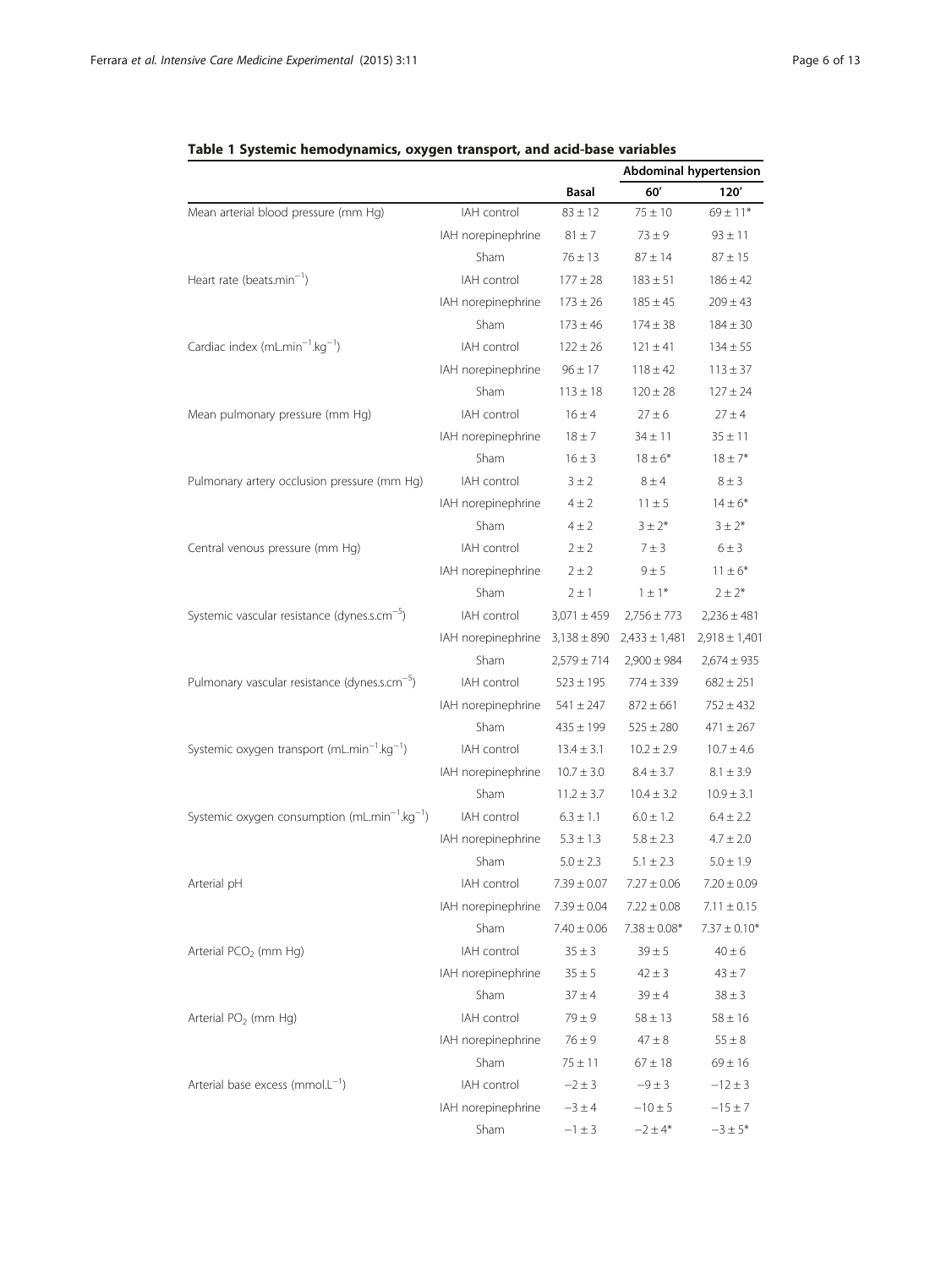| Arterial anion gap (mmol. $L^{-1}$ )     | IAH control        | $12 + 3$      | $15 \pm 5$    | $17 \pm 6$     |
|------------------------------------------|--------------------|---------------|---------------|----------------|
|                                          | IAH norepinephrine | $11 \pm 2$    | $14 \pm 4$    | $16 \pm 5$     |
|                                          | Sham               | $9 + 3$       | $9 + 3*$      | $9 + 5*$       |
| Arterial lactate (mmol.L <sup>-1</sup> ) | IAH control        | $1.9 + 0.7 +$ | $4.0 + 2.5$   | $6.9 \pm 2.8$  |
|                                          | IAH norepinephrine | $2.2 + 0.5$   | $5.0 \pm 2.9$ | $6.9 \pm 1.8$  |
|                                          | Sham               | $1.9 + 0.4$   | $1.3 + 0.6*$  | $2.6 \pm 0.6*$ |

<span id="page-6-0"></span>Table 1 Systemic hemodynamics, oxygen transport, and acid-base variables (Continued)

 $*P < 0.05$  vs. the other groups.

but remained lower than in the sham group. There were significant correlations between renal artery blood flow and APP (Figure 3) and between renal artery blood flow and urinary output ( $R^2 = 0.27$ ,  $P < 0.0001$ ). RFG was correlated with renal blood flow  $(R^2 = 0.39, P < 0.0001)$  and urinary output  $(R^2 = 0.31, P < 0.0001)$ .

# **Discussion**

The main finding of this study was the contrasting effect of IAH on renal and gut physiology. Renal blood flow and urinary output experienced a sharp decrease while intestinal flow remained unaffected, even after the increase in MAP and APP produced by the infusion of norepinephrine.

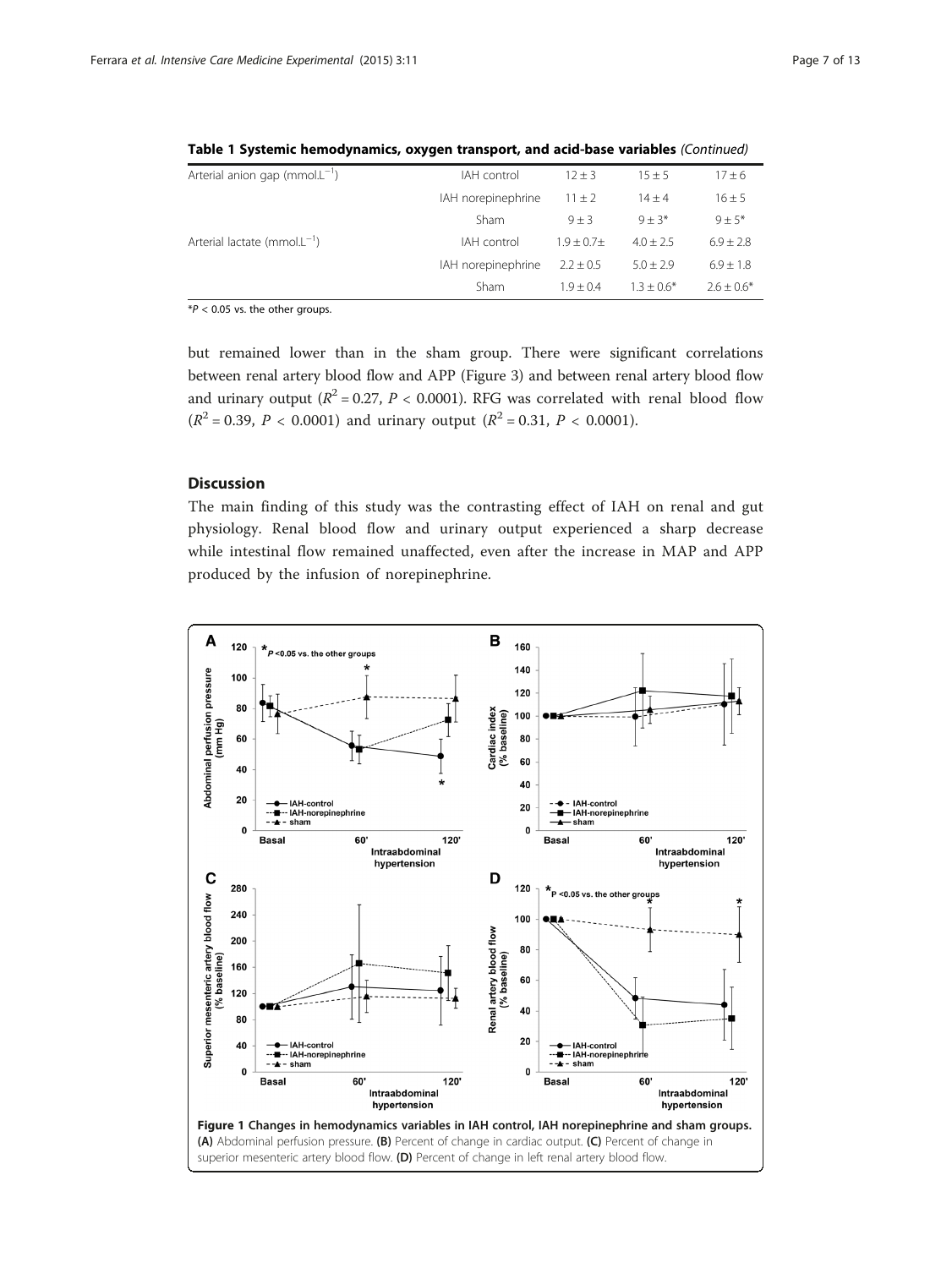|                                                                  |                    | Basal           | <b>Abdominal</b><br>hypertension |                  |
|------------------------------------------------------------------|--------------------|-----------------|----------------------------------|------------------|
|                                                                  |                    |                 | 60'                              | 120'             |
| Superior mesenteric artery blood flow<br>$(mL.min-1.kg-1)$       | IAH control        | $392 \pm 154$   | $524 + 302$                      | $522 \pm 362$    |
|                                                                  | IAH norepinephrine | $445 \pm 318$   | $633 \pm 383$                    | $634 \pm 401$    |
|                                                                  | Sham               | $405 \pm 115$   | $449 \pm 88$                     | $448 \pm 108$    |
| Intestinal oxygen transport<br>$(mLmin^{-1}.kq^{-1})$            | IAH control        | $45.2 \pm 16.5$ | $44.9 \pm 24.6$                  | $43.5 \pm 30.9$  |
|                                                                  | IAH norepinephrine | $49.4 \pm 37.4$ | $44.6 \pm 32.7$                  | $45.3 \pm 33.8$  |
|                                                                  | Sham               | $38.6 \pm 9.6$  | $39.2 \pm 11.4$                  | $37.8 \pm 10.7$  |
| Intestinal oxygen consumption<br>$(mLmin^{-1}.kq^{-1})$          | IAH control        | $16.9 \pm 5.1$  | $20.7 \pm 10.8$                  | $15.8 \pm 11.0$  |
|                                                                  | IAH norepinephrine | $17.9 \pm 10.7$ | $23.5 \pm 13.4$                  | $23.7 \pm 12.5$  |
|                                                                  | Sham               | $14.8 \pm 5.9$  | $15.9 \pm 7.0$                   | $15.8 \pm 6.3$   |
| Intramucosal-arterial PCO <sub>2</sub> (mm Hq)                   | IAH control        | $7 \pm 6$       | $9 \pm 6$                        | $8 \pm 5$        |
|                                                                  | IAH norepinephrine | $11 \pm 7$      | $12 \pm 5$                       | $12 \pm 8$       |
|                                                                  | Sham               | $4 \pm 4$       | $4 \pm 6$                        | $3 \pm 5$        |
| Renal filtration gradient (mm Hg)                                | IAH control        | $83 \pm 12$     | $35 \pm 5$                       | $29 \pm 11$      |
|                                                                  | IAH norepinephrine | $81 \pm 7$      | $33 + 9$                         | $53 \pm 11*$     |
|                                                                  | Sham               | $76 \pm 13$     | $87 \pm 14*$                     | $87 \pm 15*$     |
| Renal blood flow $(mL.min^{-1}.kq^{-1})$                         | IAH control        | $1,906 \pm 517$ | $943 \pm 416$                    | $869 \pm 545$    |
|                                                                  | IAH norepinephrine | $1,905 \pm 729$ | $552 \pm 359$                    | $620 \pm 317$    |
|                                                                  | Sham               | $1,890 \pm 639$ | $1,729 \pm 510*$                 | $1,678 \pm 569*$ |
| Renal oxygen transport (mL.min <sup>-1</sup> .kg <sup>-1</sup> ) | IAH control        | $222 \pm 64$    | $81 \pm 34$                      | $75 \pm 43$      |
|                                                                  | IAH norepinephrine | $214 \pm 01$    | $38 \pm 28$                      | $45 \pm 29$      |
|                                                                  | Sham               | $183 \pm 58$    | $147 \pm 37*$                    | $144 \pm 54*$    |
| Urinary output $(mL-1.kg-1)$                                     | IAH control        | $1.2 \pm 0.3$   | $0.4 \pm 0.1$                    | $0.3 \pm 0.1$    |
|                                                                  | IAH norepinephrine | $1.1 \pm 0.5$   | $0.4 \pm 0.3$                    | $0.2 \pm 0.1$    |
|                                                                  | Sham               | $1.3 \pm 0.6$   | $0.9 \pm 0.5*$                   | $1.0 \pm 0.6*$   |

<span id="page-7-0"></span>

 $*P < 0.05$  vs. the other groups.

In many experimental studies about IAH, it is difficult to ascertain whether hypoperfusion of intra-abdominal organs is a direct consequence of increased IAP, or just the result of low cardiac output, a well-known deleterious effect of IAH [\[17,18\]](#page-11-0). IAH may decrease cardiac output by different mechanisms, but the main cause is the reduction in cardiac filling, secondary to increased intrathoracic pressure and decreased venous return from the abdomen and lower limbs [[19\]](#page-11-0). In this model, cardiac output was kept constant by the infusion of fluids. In this way, we ruled out low cardiac output as the cause of intra-abdominal hypoperfusion. Although our study was not aimed at assessing the mechanisms of cardiac output reduction mediated by IAH, our sheep model showed that the increase in preload was able to preserve cardiac output. This finding highlights the relevance of avoiding hypovolemia in IAH.

Experimental research has shown controversial results about the gut involvement in IAH. Some studies describe reductions in mesenteric blood flow and mucosal microcirculation. Severe alterations in the villi microcirculation were reported with 15 mm Hg of IAP [\[20](#page-11-0)]. Also, rabbits exposed to nitrogen pneumoperitoneum developed reduced mucosal blood flow and increased intestinal permeability, which resulted in endotoxin release to the systemic circulation, mitochondrial damage, and necrosis of the gut mucosa [\[7\]](#page-11-0). Even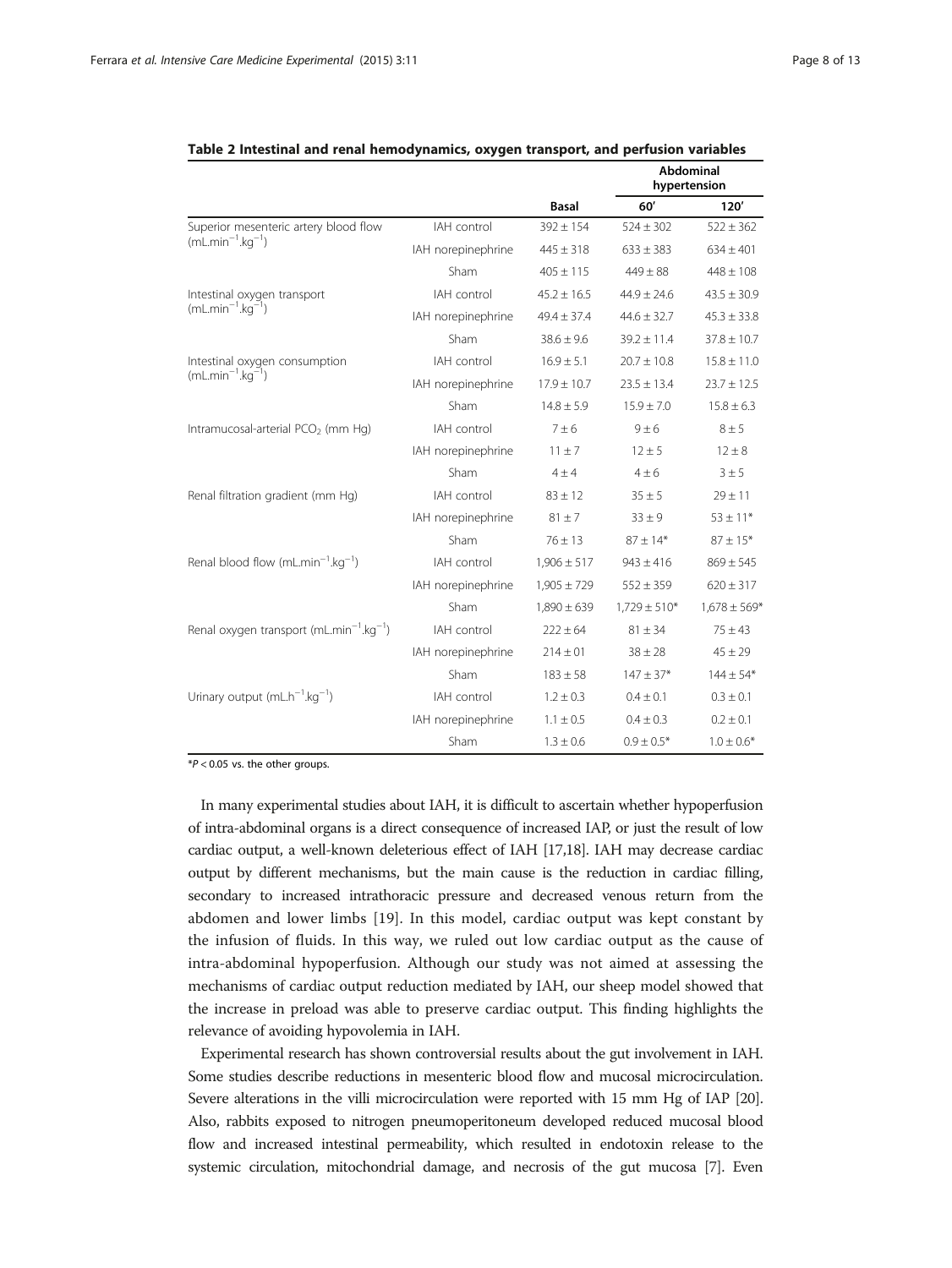<span id="page-8-0"></span>

though these studies warn about the catastrophic consequences of gut ischemia generated by IAH, it is not possible to ensure that the underlying mechanism is tissue hypoperfusion. Since cardiac output was not measured, it cannot be discarded that intestinal ischemia was the result of the compromise of systemic hemodynamics secondary to IAH, instead of increased IAP or reduced APP. Accordingly, in other studies, the changes in intestinal perfusion [\[21](#page-11-0)] as all as in other organs were related to the changes in cardiac output, even when MAP and APP were only slightly reduced [[18\]](#page-11-0). An experimental model of intraperitoneal insufflation with  $CO<sub>2</sub>$  found only subtle reductions in microcirculatory flow in the small bowel mucosa [\[22\]](#page-11-0), which could be completely explained by decreases in cardiac output.

Accordingly, a main finding of our study, in which cardiac output was maintained stable, was the preservation of intestinal perfusion and oxygenation. We used a comprehensive approach for evaluation that included measurements of regional blood flow, oxygen transport and consumption, tissue  $PCO<sub>2</sub>$ , and videomicroscopy of the villi. After 2 h of an IAH of 20 mm Hg and a mean final APP lower than 50 mm Hg, all variable values were preserved. In addition, the superior mesenteric artery blood flow was not related to APP. This finding evidences the intestinal ability to autoregulate blood flow at lower driving pressures than other organs, such as the kidney. In line with our results, a previous animal study in which intestinal perfusion pressure was reduced by means of an adjustable clamp showed an ischemic threshold of only 33 mm Hg of MAP [[23\]](#page-11-0). Taking everything into account, we might speculate that in IAH, intestinal oxygenation and perfusion are preserved despite the fall in APP, because the intestine has a very low limit of flow autoregulation. The maintenance of cardiac output, however, seems to be required for such preservation.

We found that IAH was associated with severe reductions of renal blood flow and urinary output in face of a preserved cardiac output, implying a decrease in the fraction of cardiac output directed to the kidney. In contrast to intestinal blood flow, renal blood flow was linearly related to APP, suggesting a limited ability for autoregulation. Experimental studies also showed that impairments in renal blood flow and function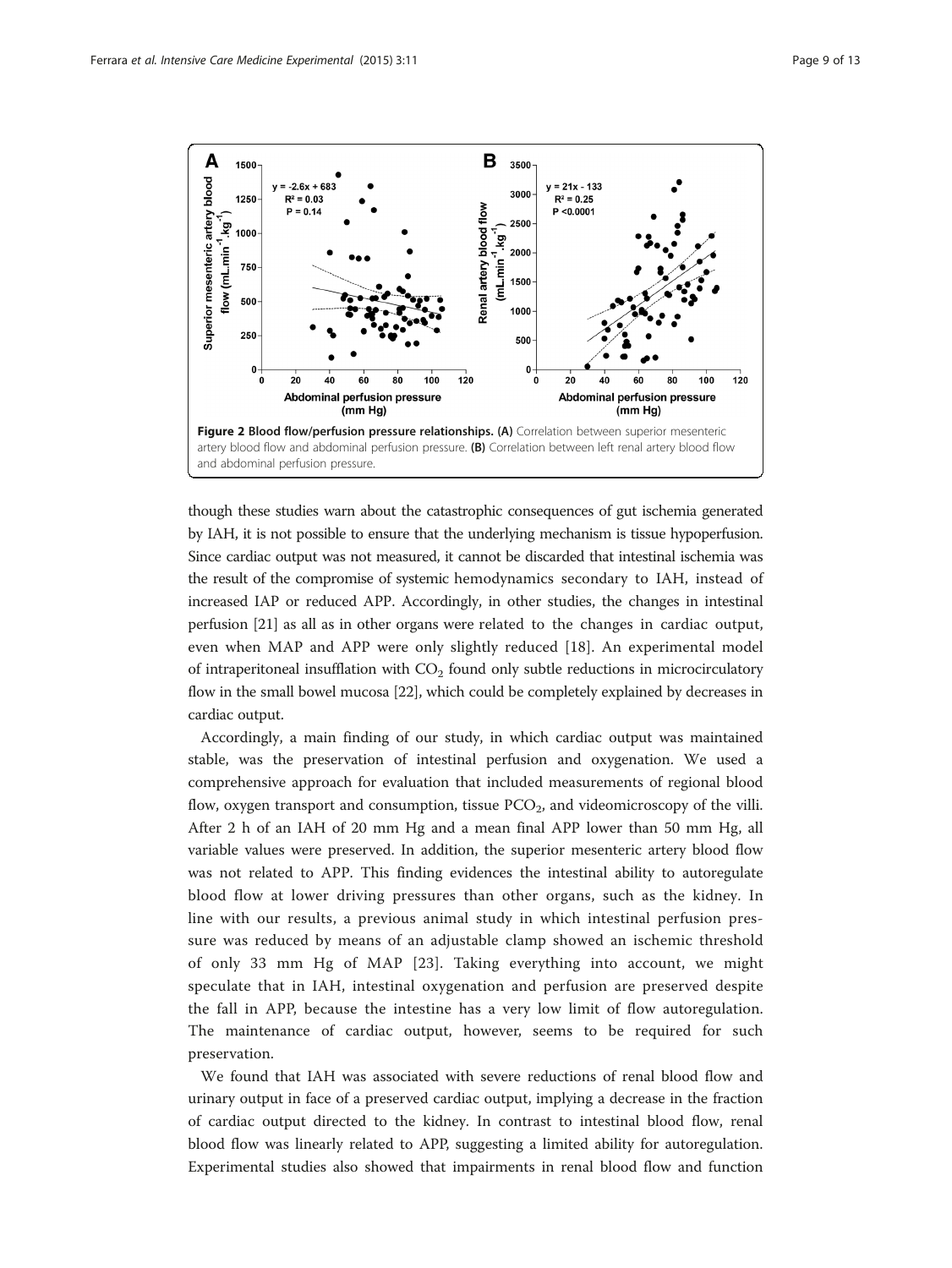were not corrected just by increasing cardiac output, suggesting that local phenomena might be responsible [\[11,24\]](#page-11-0). Conversely, other animal investigations showed a direct dependence of renal blood flow on cardiac output [\[18,25](#page-11-0)]. These discrepancies might be related to the different models of IAH.

Distinct processes may be responsible for the decrease in glomerular filtration and oliguria in IAH: from the reduction in cardiac output, renal blood flow, and APP to direct parenchymal, cava, renal vein, or ureteral compression and neurohumoral dysfunction [[3\]](#page-11-0). Although this study was not designed to explore these mechanisms, the significant correlation between urinary output and renal artery blood flow, APP, and renal filtration gradient suggests that the decreases in these variables induced by IAH were major determinants of oliguria.

In a previous study in bacteremic and non-bacteremic dogs with IAH, the restoration of APP with norepinephrine resulted in substantial but not complete reversal of the decreases in cardiac output and renal blood flow [\[24\]](#page-11-0). In our study, the increase in MAP induced by norepinephrine was associated with significant improvements in APP and RFG compared to IAH control group. In spite of these potentially helpful effects, renal arterial blood flow and urinary output remained as low as in the IAH control group. Although these findings might indicate that the increase in driving pressure was not able to improve perfusion, the positive correlation between APP and renal blood flow suggests that increases >20 mm Hg in MAP and APP might be needed for such purpose. In addition, the RFG was improved but not normalized by norepinephrine. The renal filtration gradient is the fluid mechanical force across the glomerulus and is equal to the difference between glomerular filtration pressure and proximal tubular pressure. The decrease in RFG seems to be crucial to explain the renal impairment during IAH [[11\]](#page-11-0). Therefore, higher increases in blood pressure might have beneficial effects on renal physiology.

There is some concern about the potential detrimental effects of norepinephrine on tissue perfusion because of an excessive vasoconstriction. Indeed, septic patients with preserved sublingual microcirculation showed a detrimental response to increasing doses of norepinephrine [\[26](#page-12-0)]. Despite this, we noticed no harmful effects of norepinephrine on a previously well-perfused villi microcirculation.

Notwithstanding the preservation of systemic and intestinal oxygen transport and villi and sublingual microcirculation, an anion gap metabolic acidosis and hyperlactatemia ensued. The ischemia of abdominal wall muscles could play a role in the development of these abnormalities. Studies using microdialysis showed that the increase in tissue lactate-to-pyruvate ratio, a marker of anaerobic metabolism, is more pronounced in the rectus abdominis muscle than in intra-abdominal organs [\[27](#page-12-0)], though ischemia could have developed in territories not evaluated, such as stomach, colon, and seromuscular layer of the small intestine. In experimental IAH produced by intraperitoneal insufflation of  $CO<sub>2</sub>$ , small bowel mucosa was better preserved than the rest of microcirculatory gastrointestinal beds [\[22](#page-11-0)]. Finally, a decrease in the clearance of lactate secondary to hepatic hypoperfusion might have contributed [\[28](#page-12-0)].

This study has some limitations. While our model shared some characteristics with clinical conditions, IAH was not generated from capillary leakage and edema. Unfortunately, a more suitable experimental model has not yet been developed.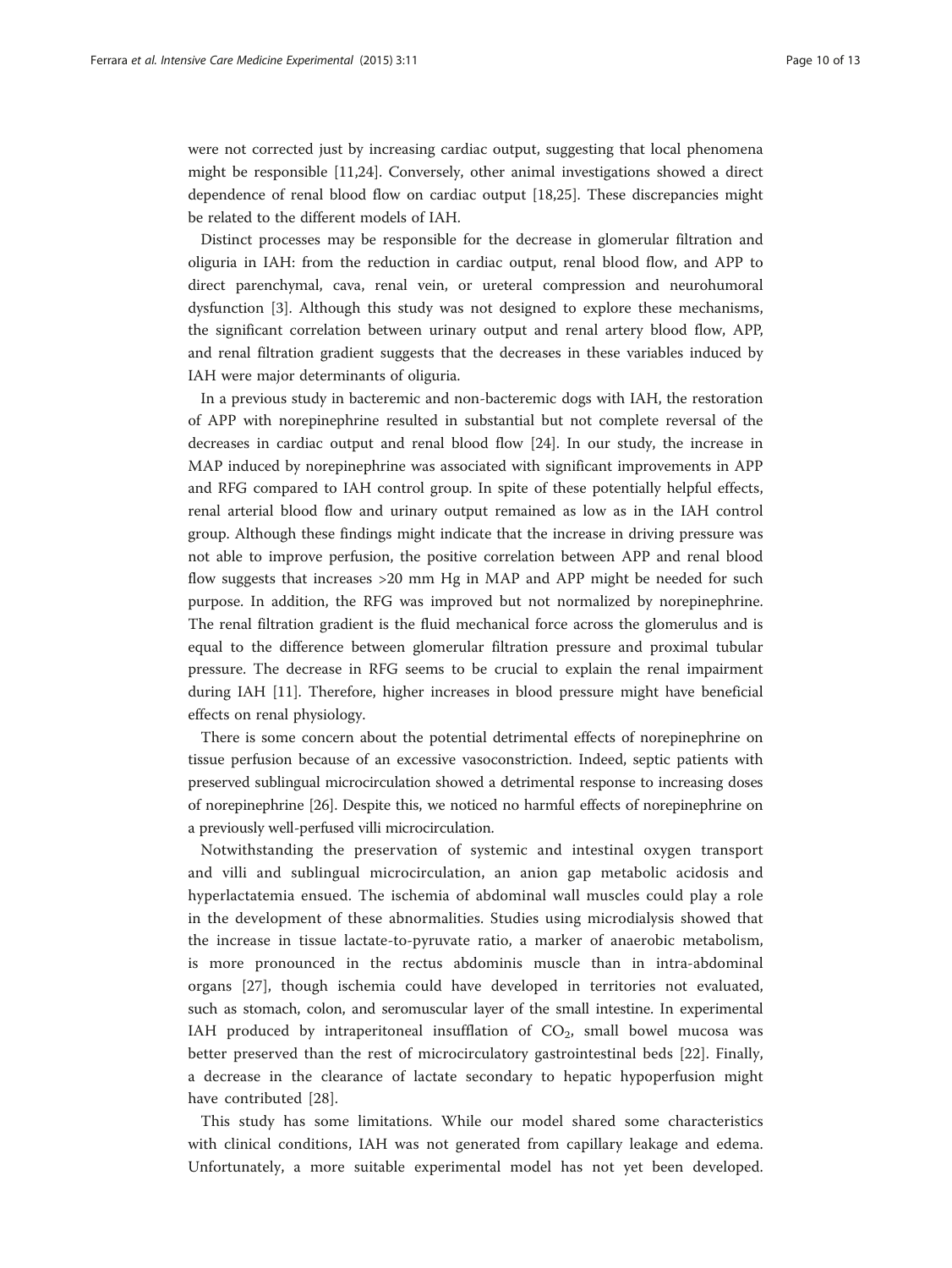<span id="page-10-0"></span>Since only a single step in MAP and APP elevation was studied, we cannot rule out that additional increases in these variables induced by norepinephrine could further improve renal perfusion. Since larger volumes of a chloride-rich solution were infused in IAH groups, the load of chloride could play a role in the decrease of renal blood flow [\[29](#page-12-0)]. Also, the administration of a starch solution could have produced deleterious effects on renal function [\[30](#page-12-0)]. Other limitations are the short observation period, the lack of histology, and the small sample size. Finally, renal function was assessed only by means of urinary output. Experimental studies on IAH, however, have showed that this variable adequately tracks glomerular filtration [[18,22\]](#page-11-0).

# Conclusions

In this experimental model in which systemic hemodynamics was maintained by fluid resuscitation, an IAP of 20 mm Hg sustained for 2 h was associated with large decreases in renal blood flow and urinary output. In contrast, intestinal regional and microcirculatory blood flows were preserved. These findings suggest that the kidney and the gut have different autoregulatory thresholds. In addition, an increase of 20 mm Hg in MAP and APP induced by norepinephrine failed to improve kidney perfusion and function. Further studies are needed to define if larger increases in those variables might be useful.

### Additional files

[Additional file 1:](http://www.icm-experimental.com/content/supplementary/s40635-015-0046-1-s1.pdf) Changes in sublingual microcirculatory variables in IAH control, IAH norepinephrine, and sham groups.

[Additional file 2:](http://www.icm-experimental.com/content/supplementary/s40635-015-0046-1-s2.pdf) Changes in intestinal villi microcirculatory variables in IAH control, IAH norepinephrine and sham groups. (A) Total vascular density. (B) Perfused vascular density. (C) Proportion of perfused vessels. (D) Microvascular flow index. (E) Heterogeneity flow index.

#### Abbreviations

APP: abdominal perfusion pressure; DO2: oxygen transport; IAH: intra-abdominal hypertension; IAP: intra-abdominal pressure; MAP: mean arterial pressure; MFI: microvascular flow index; RFG: renal filtration gradient; VO<sub>2</sub>: oxygen consumption; ΔPCO<sub>2</sub>: intramucosal-arterial PCO<sub>2</sub>.

#### Competing interests

Dr Ince has developed SDF imaging and is listed as inventor on related patents commercialized by MicroVision Medical (MVM) under a license from the Academic Medical Center (AMC). He has been a consultant for MVM in the past but has not been involved with this company for more than 5 years now, except that he still holds shares. Braedius Medical, a company owned by a relative of Dr Ince, has developed and designed a hand held microscope called CytoCam-IDF imaging. Dr Ince has no financial relation with Braedius Medical of any sort, i.e., never owned shares, or received consultancy or speaker fees from Braedius Medical. All other authors declare that they have no competing interests.

#### Authors' contributions

GF, VSKE, JFCE, EM, CC, HSC, and AD carried out the animal experiments and participated in the design of the study. AD performed the statistical analyses and drafted the manuscript. CI and EE participated in the study design and interpretation of the data. All authors discussed the results and participated in the writing of the manuscript. All authors read and approved the final manuscript.

#### Acknowledgements

This work was supported by the grant PICT-2010-0495, Agencia Nacional de Promoción Científica y Tecnológica, Argentina.

#### Author details

1 Academic Medical Center, Department of Translational Physiology, University of Amsterdam, Meibergdreef 9, 1105 Amsterdam, AZ, The Netherlands. <sup>2</sup>Cátedra de Farmacología Aplicada, Facultad de Ciencias Médicas, Universidad Nacional de La Plata, 60 y 120, 1900 La Plata, Argentina.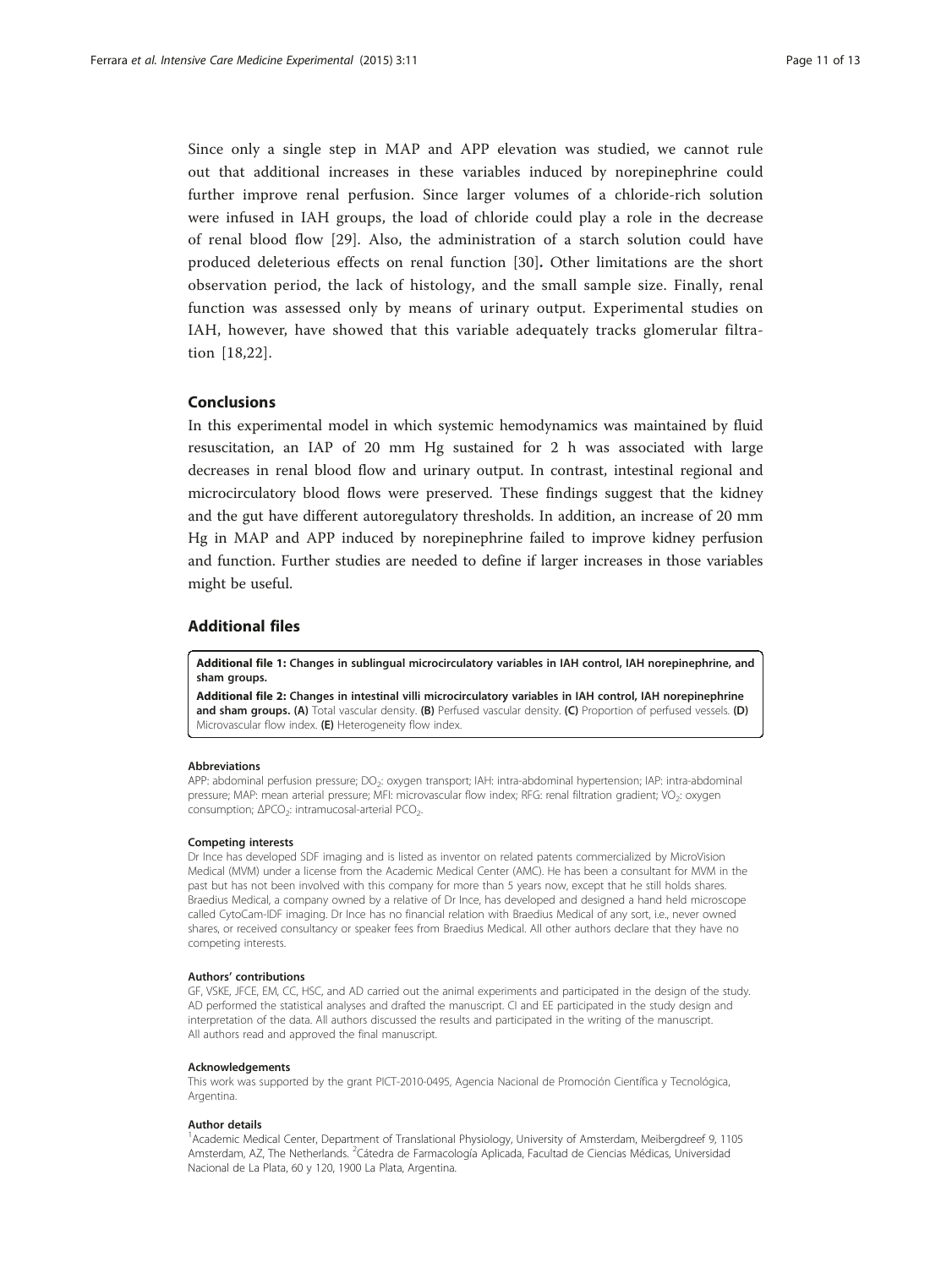<span id="page-11-0"></span>Received: 14 October 2014 Accepted: 12 February 2015 Published online: 31 March 2015

#### References

- 1. Malbrain ML, Chiumello D, Cesana BM, Reintam Blaser A, Starkopf J, Sugrue M, Pelosi P, Severgnini P, Hernandez G, Brienza N, Kirkpatrick AW, Schachtrupp A, Kempchen J, Estenssoro E, Vidal MG, De Laet I, De Keulenaer BL, WAKE-Up! Investigators (2014) A systematic review and individual patient data meta-analysis on intra-abdominal hypertension in critically ill patients: the wake-up project. World initiative on Abdominal Hypertension Epidemiology, a Unifying Project (WAKE-Up!). Minerva Anestesiol 80:293–306
- 2. Malbrain ML, Cheatham ML, Kirkpatrick A, Sugrue M, Parr M, De Waele J, Balogh Z, Leppäniemi A, Olvera C, Ivatury R, D'Amours S, Wendon J, Hillman K, Johansson K, Kolkman K, Wilmer A (2006) Results from the International Conference of Experts on Intra-abdominal Hypertension and Abdominal Compartment Syndrome. I. Definitions. Intensive Care Med 32:1722–1732
- 3. Mohmand H, Goldfarb S (2011) Renal dysfunction associated with intra-abdominal hypertension and the abdominal compartment syndrome. J Am Soc Nephrol 22:615–621
- 4. Leduc LJ, Mitchell A (2006) Intestinal ischemia after laparoscopic cholecystectomy. JSLS 10:236–238
- 5. Al-Bahrani AZ, Darwish A, Hamza N, Benson J, Eddleston JM, Snider RH, Nylén ES, Becker KL, Barclay GR, Ammori BJ (2010) Gut barrier dysfunction in critically ill surgical patients with abdominal compartment syndrome. Pancreas 39:1064–1069
- 6. Djavani K, Wanhainen A, Valtysson J, Björck M (2009) Colonic ischaemia and intra-abdominal hypertension following open repair of ruptured abdominal aortic aneurysm. Br J Surg 96:621–627
- 7. Cheng J, Wei Z, Liu X, Li X, Yuan Z, Zheng J, Chen X, Xiao G, Li X (2013) The role of intestinal mucosa injury induced by intra-abdominal hypertension in the development of abdominal compartment syndrome and multiple organ dysfunction syndrome. Crit Care 17:R283
- 8. Gudmundsson FF, Gislason HG, Dicko A, Horn A, Viste A, Grong K, Svanes K (2001) Effects of prolonged increased intra-abdominal pressure on gastrointestinal blood flow in pigs. Surg Endosc 15:854–856
- 9. Cheatham ML, White MW, Sagraves SG, Johnson JL, Block EF (2000) Abdominal perfusion pressure: a superior parameter in the assessment of intra-abdominal hypertension. J Trauma 49:621–626
- 10. Kirkpatrick AW, Roberts DJ, De Waele J, Jaeschke R, Malbrain ML, De Keulenaer B, Duchesne J, Bjorck M, Leppaniemi A, Ejike JC, Sugrue M, Cheatham M, Ivatury R, Ball CG, Reintam Blaser A, Regli A, Balogh ZJ, D'Amours S, Debergh D, Kaplan M, Kimball E, Olvera C, Pediatric Guidelines Sub-Committee for the World Society of the Abdominal Compartment Syndrome (2013) Intra-abdominal hypertension and the abdominal compartment syndrome: updated consensus definitions and clinical practice guidelines from the World Society of the Abdominal Compartment Syndrome. Intensive Care Med 39:1190–1206
- 11. Wauters J, Claus P, Brosens N, McLaughlin M, Malbrain M, Wilmer A (2009) Pathophysiology of renal hemodynamics and renal cortical microcirculation in a porcine model of elevated intra-abdominal pressure. J Trauma 66:713–719
- 12. Goedhart PT, Khalilzada M, Bezemer R, Merza J, Ince C (2007) Sidestream dark field (SDF) imaging: a novel stroboscopic LED ring-based imaging modality for clinical assessment of the microcirculation. Opt Express 15:15101–15114
- 13. Pozo MO, Kanoore Edul VS, Ince C, Dubin A (2012) Comparison of different methods for the calculation of the microvascular flow index. Crit Care Res Pract 2012:102483
- 14. Dobbe JG, Streekstra GJ, Atasever B, van Zijderveld R, Ince C (2008) Measurement of functional microcirculatory geometry and velocity distributions using automated image analysis. Med Biol Eng Comput 46:659–670
- 15. Trzeciak S, Dellinger RP, Parrillo JE, Guglielmi M, Bajaj J, Abate NL, Arnold RC, Colilla S, Zanotti S, Hollenberg SM, Microcirculatory Alterations in Resuscitation and Shock Investigators (2007) Early microcirculatory perfusion derangements in patients with severe sepsis and septic shock: relationship to hemodynamics, oxygen transport, and survival. Ann Emerg Med 49:88–98
- 16. Dubin A, Pozo MO, Ferrara G, Murias G, Martins E, Canullán C, Canales HS, Kanoore Edul VS, Estenssoro E, Ince C (2009) Systemic and microcirculatory responses to progressive hemorrhage. Intensive Care Med 35:556–564
- 17. Barnes GE, Laine GA, Giam PY, Smith EE, Granger HJ (1985) Cardiovascular responses to elevation of intra-abdominal hydrostatic pressure. Am J Physiol 248(2 Pt 2):R208–R213
- 18. Lindström P, Källskog O, Wadström J, Persson AE (2003) Blood flow distribution during elevated intraperitoneal pressure in the rat. Acta Physiol Scand 177:149–156
- 19. Takata M, Wise RA, Robotham JL (1990) Effects of abdominal pressure on venous return: abdominal vascular zone conditions. J Appl Physiol 69:1961–1972
- 20. Samel ST, Neufang T, Mueller A, Leister I, Becker H, Post S (2002) A new abdominal cavity chamber to study the impact of increased intra-abdominal pressure on microcirculation of gut mucosa by using video microscopy in rats. Crit Care Med 30:1854–1858
- 21. Agustí M, Elizalde JI, Adàlia R, Cifuentes A, Fontanals J, Taurà P (2000) Dobutamine restores intestinal mucosal blood flow in a porcine model of intra-abdominal hyperpressure. Crit Care Med 28:467–472
- 22. Olofsson PH, Berg S, Ahn HC, Brudin LH, Vikström T, Johansson KJ (2009) Gastrointestinal microcirculation and cardiopulmonary function during experimentally increased intra-abdominal pressure. Crit Care Med 37:230–239
- 23. Lehtipalo S, Biber B, Fröjse R, Arnerlöv C, Johansson G, Winsö O (2003) Effects of dopexamine and positive end-expiratory pressure on intestinal blood flow and oxygenation: the perfusion pressure perspective. Chest 124:688–698
- 24. Harman PK, Kron IL, McLachlan HD, Freedlender AE, Nolan SP (1982) Elevated intra-abdominal pressure and renal function. Ann Surg 196:594–597
- 25. Peng ZY, Critchley LA, Joynt GM, Gruber PC, Jenkins CR, Ho AM (2008) Effects of norepinephrine during intra-abdominal hypertension on renal blood flow in bacteremic dogs. Crit Care Med 36:834–841